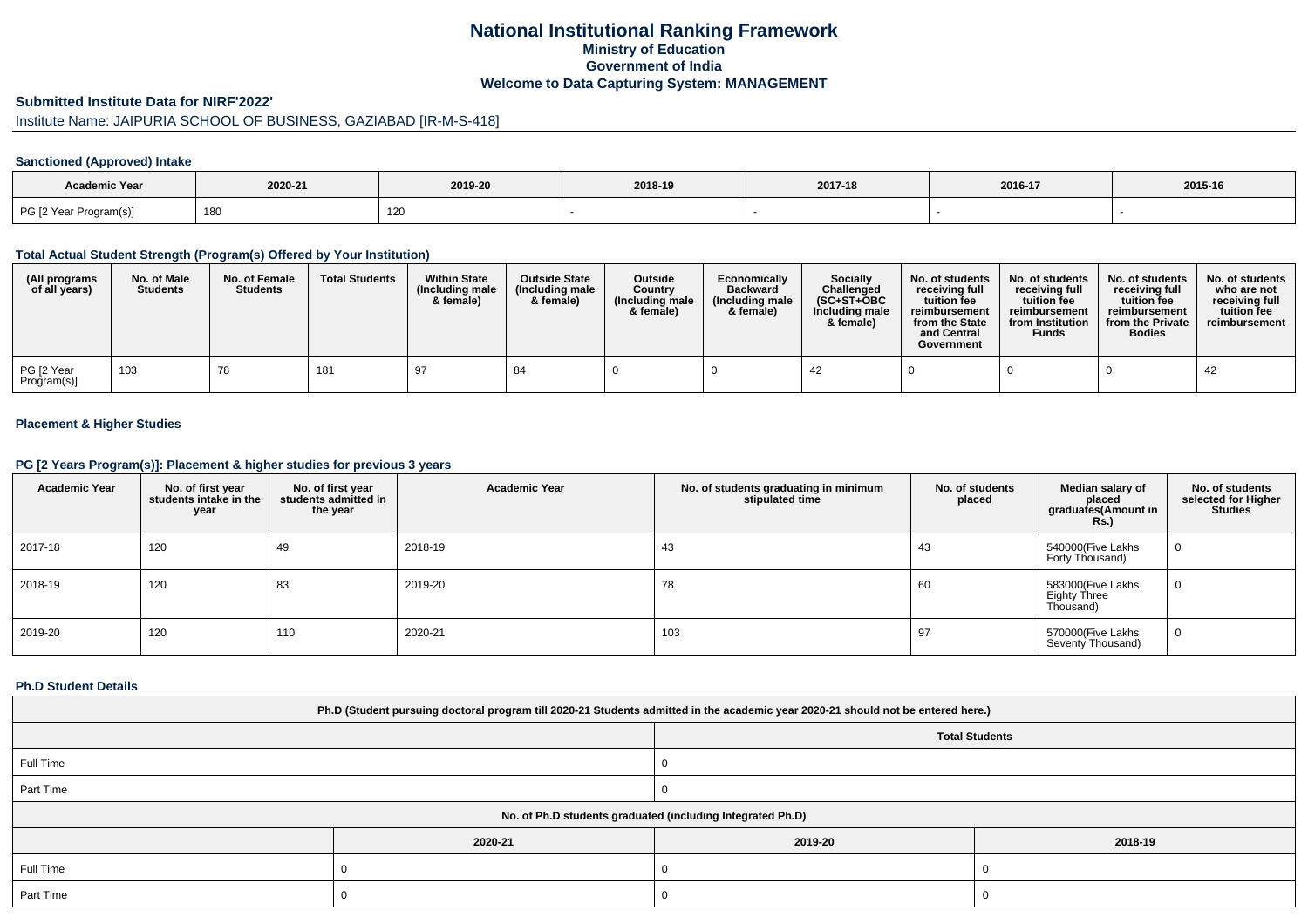#### **Financial Resources: Utilised Amount for the Capital expenditure for previous 3 years**

| <b>Academic Year</b>                                                                                                                                                           | 2020-21                                                                   | 2019-20                                                                     | 2018-19                                                                   |  |  |  |  |  |  |
|--------------------------------------------------------------------------------------------------------------------------------------------------------------------------------|---------------------------------------------------------------------------|-----------------------------------------------------------------------------|---------------------------------------------------------------------------|--|--|--|--|--|--|
|                                                                                                                                                                                | <b>Utilised Amount</b>                                                    | <b>Utilised Amount</b>                                                      | <b>Utilised Amount</b>                                                    |  |  |  |  |  |  |
| Annual Capital Expenditure on Academic Activities and Resources (excluding expenditure on buildings)                                                                           |                                                                           |                                                                             |                                                                           |  |  |  |  |  |  |
| Library (Books, Journals and e-Resources only)                                                                                                                                 | 312372 (Three lakhs Twelve Thousand Three Hundred<br>Seventy Two)         | 1077532 (Ten Lakhs Seventy Seven Thousand Five Hundred<br>Thirty Two)       | 388911 (Three Lakhs Eighty Eight Thousand Nine Hundred<br>Eleven)         |  |  |  |  |  |  |
| Expenditure on setting up/upgradation of laboratory                                                                                                                            | 1358822 (Thirteen Lakhs Fifty Eight Thousand Eight Hundred<br>Twenty Two) | 3685956 (Thirty Six Lakhs Eighty Five Thousand Nine Hundred  <br>Fifty Six) | 206417 (Two Lakhs Six Thousand Four Hundred Seventeen)                    |  |  |  |  |  |  |
| Other expenditure on creation of Capital Assets (For setting up<br>classrooms, seminar hall, conference hall, library excluding<br>expenditure on Land , Building, Roads etc.) | 1174310 (Eleven Lakhs Seventy Four Thousand Three<br>Hundred Ten)         | 1157969 (Eleven Lakhs Fifty Seven Thousand Nin Hundred<br>Sixty Nine)       | 1328856 (Thirteen Lakhs Twenty Eight Thousand Eight<br>Hundred Fifty Six) |  |  |  |  |  |  |

## **Financial Resources: Utilised Amount for the Operational expenditure for previous 3 years**

| Academic Year                                                                                                                                                                                  | 2020-21                                                                                  | 2019-20                                                                                   | 2018-19                                                                 |  |  |  |  |  |
|------------------------------------------------------------------------------------------------------------------------------------------------------------------------------------------------|------------------------------------------------------------------------------------------|-------------------------------------------------------------------------------------------|-------------------------------------------------------------------------|--|--|--|--|--|
|                                                                                                                                                                                                | <b>Utilised Amount</b>                                                                   | <b>Utilised Amount</b>                                                                    | <b>Utilised Amount</b>                                                  |  |  |  |  |  |
| <b>Annual Operational Expenditure</b>                                                                                                                                                          |                                                                                          |                                                                                           |                                                                         |  |  |  |  |  |
| Salaries (Teaching and Non Teaching staff)                                                                                                                                                     | 31974968 (Three Crores Nineteen Lakhs Seventy Four<br>Thousand Nine Hundred Sixty Eight) | 36924275 (Three Crores Sixty Nine Lakhs Twenty Four<br>Thousand Two Hundred Seventy Five) | 30202800 (Three Corres Two Lakhs Two Thousand Eight<br>Hundred)         |  |  |  |  |  |
| Maintenance of Academic Infrastructure or consumables and<br>other running expenditures(excluding maintenance of hostels<br>and allied services, rent of the building, depreciation cost, etc) | 3301386 (Thirty Three Lakhs One Thousand Three Hundred<br>Eight Six)                     | 3235539 (Thirty Two Lakhs Thirty Five Thousand Five Hundred<br>Thirty Nine)               | 4521513 (Fourty Five Lakhs One Thousand Five Hundred<br>Thirteen)       |  |  |  |  |  |
| Seminars/Conferences/Workshops                                                                                                                                                                 | 94572 (Ninety Four Thousand Five Hundred Seventy Two)                                    | 2101016 (Twenty One Lakhs One Thousand Sixteen)                                           | 1532365 (Fifteen Lakhs Thirty Two Thousand Three Hundred<br>Sixty Five) |  |  |  |  |  |

### **Sponsored Research Details**

| <b>Financial Year</b>                    | 2020-21 | 2019-20 | 2018-19 |
|------------------------------------------|---------|---------|---------|
| Total no. of Sponsored Projects          |         |         |         |
| Total no. of Funding Agencies            |         |         |         |
| Total Amount Received (Amount in Rupees) |         |         |         |
| Amount Received in Words                 | Zero    | Zero    | Zero    |

## **Consultancy Project Details**

| <b>Financial Year</b>                    | 2020-21 | 2019-20 | 2018-19 |
|------------------------------------------|---------|---------|---------|
| Total no. of Consultancy Projects        |         |         |         |
| Total no. of Client Organizations        |         |         |         |
| Total Amount Received (Amount in Rupees) |         |         |         |
| Amount Received in Words                 | Zero    | Zero    | Zero    |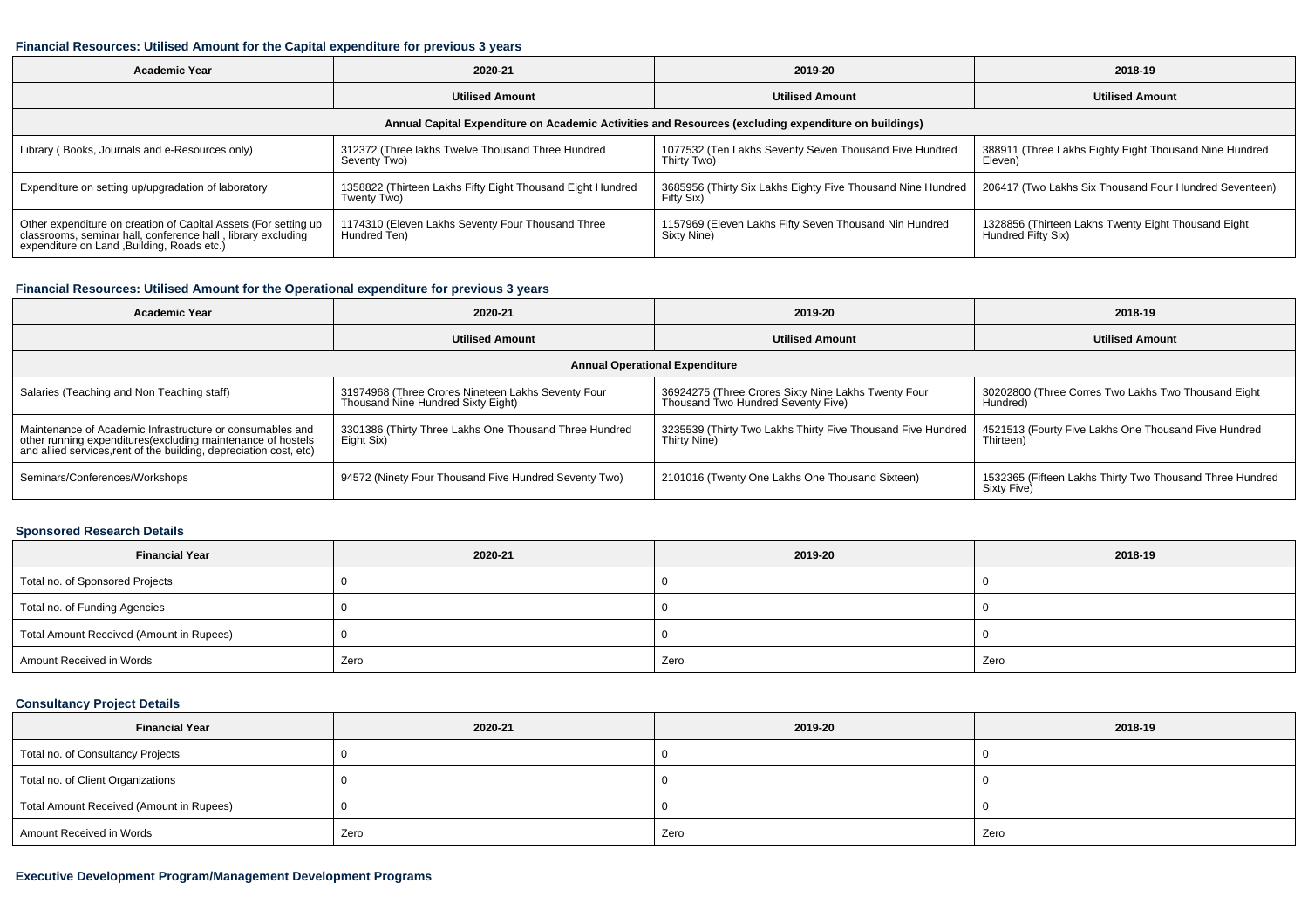| <b>Financial Year</b>                                                             | 2020-21 | 2019-20 | 2018-19 |  |
|-----------------------------------------------------------------------------------|---------|---------|---------|--|
| Total no. of Executive Development Programs/ Management<br>Development Programs   |         |         |         |  |
| Total no. of Participants                                                         | 55      | 25      | 50      |  |
| Total Annual Earnings (Amount in Rupees)(Excluding Lodging<br>& Boarding Charges) |         |         |         |  |
| <b>Total Annual Earnings in Words</b>                                             | Zero    | Zero    | Zero    |  |

## **PCS Facilities: Facilities of physically challenged students**

| 1. Do your institution buildings have Lifts/Ramps?                                                                                                         | Yes, more than 80% of the buildings |
|------------------------------------------------------------------------------------------------------------------------------------------------------------|-------------------------------------|
| 2. Do your institution have provision for walking aids, including wheelchairs and transportation from one building to another for<br>handicapped students? | Yes                                 |
| 3. Do your institution buildings have specially designed toilets for handicapped students?                                                                 | Yes, more than 80% of the buildings |

# **Faculty Details**

| Srno           | Name                     | Age | Designation                                         | Gender | Qualification | <b>Experience (In</b><br>Months) | <b>Currently working</b><br>with institution? | <b>Joining Date</b> | <b>Leaving Date</b>      | <b>Association type</b> |
|----------------|--------------------------|-----|-----------------------------------------------------|--------|---------------|----------------------------------|-----------------------------------------------|---------------------|--------------------------|-------------------------|
|                | Timira Shukla            | 58  | Dean / Principal /<br>Director / Vice<br>Chancellor | Female | Ph.D          | 426                              | Yes                                           | 01-07-2017          | $-$                      | Regular                 |
| $\overline{2}$ | Santosh Kumar            | 45  | Associate Professor                                 | Male   | Ph.D          | 252                              | Yes                                           | 13-02-2017          | $\overline{a}$           | Regular                 |
| 3              | Sushant Sinha            | 34  | Associate Professor                                 | Male   | <b>PGDM</b>   | 84                               | Yes                                           | 01-10-2016          | $\sim$                   | Regular                 |
| 4              | Anjali Khanna            | 53  | Associate Professor                                 | Female | <b>PGDM</b>   | 372                              | Yes                                           | 01-12-2017          | ۰.                       | Regular                 |
| 5              | <b>Bikram Agarwal</b>    | 45  | Associate Professor                                 | Male   | CA            | 276                              | Yes                                           | 01-12-2017          | $\overline{\phantom{a}}$ | Regular                 |
| 6              | Parul Tyagi              | 31  | <b>Assistant Professor</b>                          | Female | Ph.D          | 100                              | Yes                                           | 15-06-2018          | $\overline{\phantom{a}}$ | Regular                 |
| $\overline{7}$ | Nitin Kumar Saxena       | 40  | Associate Professor                                 | Male   | Ph.D          | 208                              | Yes                                           | 08-08-2018          | ۰.                       | Regular                 |
| 8              | UM Amin                  | 69  | Professor                                           | Male   | Ph.D          | 576                              | Yes                                           | 01-07-2019          | $\overline{\phantom{a}}$ | Regular                 |
| 9              | N K Gupta                | 73  | Professor                                           | Male   | Ph.D          | 480                              | Yes                                           | 24-07-2015          | --                       | Adhoc / Contractual     |
| 10             | Vartika Chaturvedi       | 39  | Associate Professor                                 | Female | Ph.D          | 228                              | Yes                                           | 24-04-2019          | $-$                      | Regular                 |
| 11             | Farman Akhtar            | 42  | Associate Professor                                 | Female | <b>PGDM</b>   | 240                              | Yes                                           | 08-01-2021          | $\sim$                   | Regular                 |
| 12             | KP Kanchana              | 45  | <b>Assistant Professor</b>                          | Female | PGDM          | 218                              | Yes                                           | 24-06-2019          | ۰.                       | Regular                 |
| 13             | Rini                     | 32  | <b>Assistant Professor</b>                          | Female | <b>MBA</b>    | 84                               | Yes                                           | 01-06-2020          | $\overline{\phantom{a}}$ | Regular                 |
| 14             | Ravi Gupta               | 31  | <b>Assistant Professor</b>                          | Male   | <b>MBA</b>    | 120                              | Yes                                           | 04-01-2021          | $\overline{\phantom{a}}$ | Regular                 |
| 15             | Vinita Arora             | 37  | <b>Assistant Professor</b>                          | Female | <b>PGDBA</b>  | 180                              | Yes                                           | 20-07-2020          | $\overline{\phantom{a}}$ | Regular                 |
| 16             | Jitendra Kumar<br>Mishra | 49  | Dean / Principal /<br>Director / Vice<br>Chancellor | Male   | Ph.D          | 300                              | Yes                                           | 30-05-2020          | $\overline{\phantom{a}}$ | Regular                 |
| 17             | DR AMRITA KAUR           | 38  | Associate Professor                                 | Female | Ph.D          | 84                               | Yes                                           | 10-07-2019          | $\mathbf{u}$             | Visiting                |
| 18             | DR ABHISHEK JAIN         | 38  | <b>Assistant Professor</b>                          | Male   | Ph.D          | 162                              | Yes                                           | 14-01-2018          |                          | Visiting                |